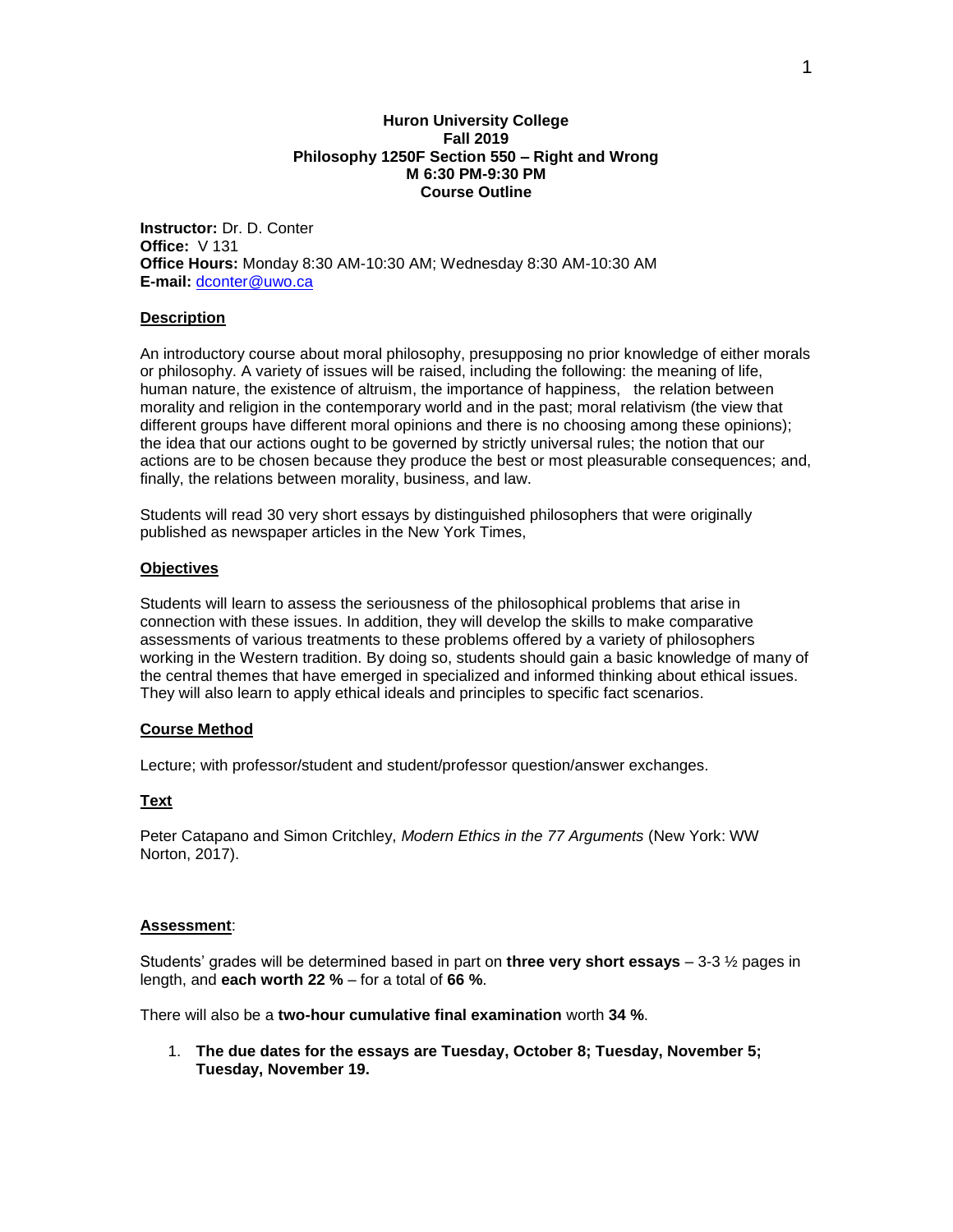- 2. The essays **MUST** be submitted electronically on **OWL** by 3:30 PM on the relevant due dates. In addition, hardcopies **MUST** be submitted by the same time in the Huron University College essay drop-box. For each essay, the topic will appear on **OWL**  at approximately 10 AM on the day immediately preceding the due date. The topic will not be handed out in class**. Note that you have** *less than 29 hours* **in which to complete each assignment. Obviously, you need to arrange your work schedule appropriately. Late essays will not be graded, except on the recommendation of the Academic Counselor. Extensions will not be granted for any reason, except upon the recommendation of the Academic Counselor.**
- 3. The **final exam** will be written during the final exam period at a place and time scheduled by the University. **DO NOT MAKE TRAVEL ARRANGEMENTS FOR THE CHRISTMAS BREAK UNTIL YOU KNOW THE EXACT DATE OF YOUR FINAL EXAM. THE PRIVILEGE OF WRITING OF A SPECIAL FINAL EXAM WILL NOT BE GRANTED ON THE BASIS OF A STUDENT'S TRAVEL ARRANGEMENTS.**

#### **Syllabus**

(All titles are chapter titles in Catapano and Critchley. We'll read the chapters sequentially; but, given the large number of chapters in the book, we'll leave many out.)

#### **Week 1September 9**

No assigned reading

#### **Week 2 September 16**

"The Meaningfulness of Lives", "There Is No Theory of Everything". "Against Invulnerability".

#### **Week 3 September 23**

"A Life Beyond 'Do What You Love'", "Evolution and Our Inner Conflict", "Learning How to Die in the Anthropocene".

#### **Week 4 October 30**

"Is Pure Altruism Possible?", "Moral Camouflage or Moral Monkeys?", "How Should We Respond to 'Evil'?"

#### **Week 5 October 7**

"The Moral Logic of Survivor Guilt", "How to Live Without Irony", "Deluded Individualism".

#### **Week 6 October 14**

Thanksgiving break – no class, no readings

#### **Week 7 October 28**

"The Dangers of Happiness", "Are We Ready for a 'Morality Pill'?", "Why Our Children Don't Think There Are Moral Facts".

#### **Week 8 November 4**

"Morals Without God", "The Dangers of Certainty: A Lesson from Auschwitz", "Confessions of an Ex-Moralist".

#### **Week 9 November 11**

"The Maze of Moral Relativism". "Can Moral Disputes Be Resolved?", "Moral Dispute or Cultural Difference?".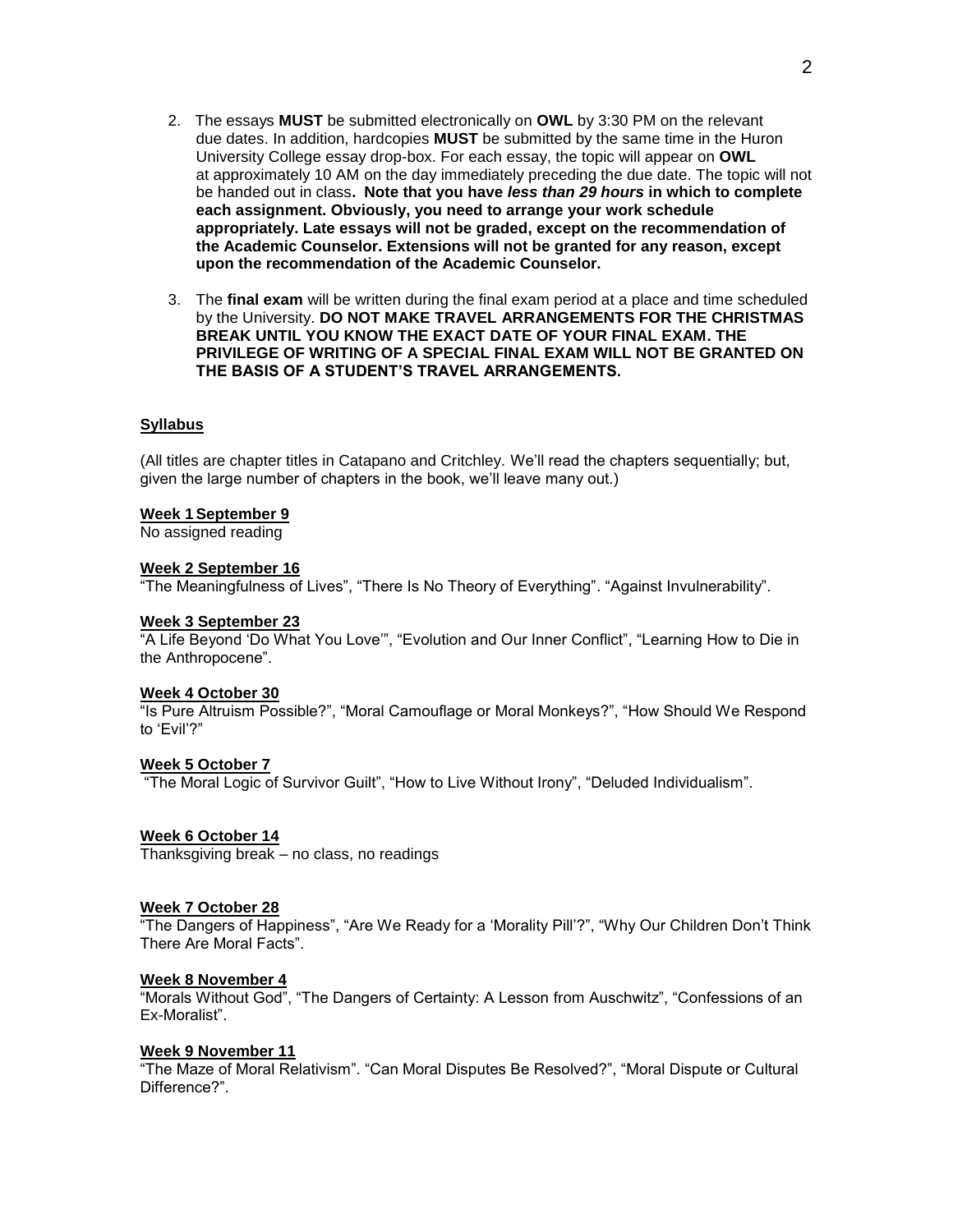### **Week 10 November 18**

"Navigating Past Nihilism", "Does It Matter Whether God Exists?", "Good Minus God".

### **Week 11 November 25**

"Pascal's Wager 2.0", "Why God's Moral Issue", "What's Wrong with Blasphemy?".

#### **Week 12 December 2**

"Questions for Free-Market Moralists", "Spinoza's Vision of Freedom, and Ours", "If War Can Have Ethics, Wall Street Can, Too".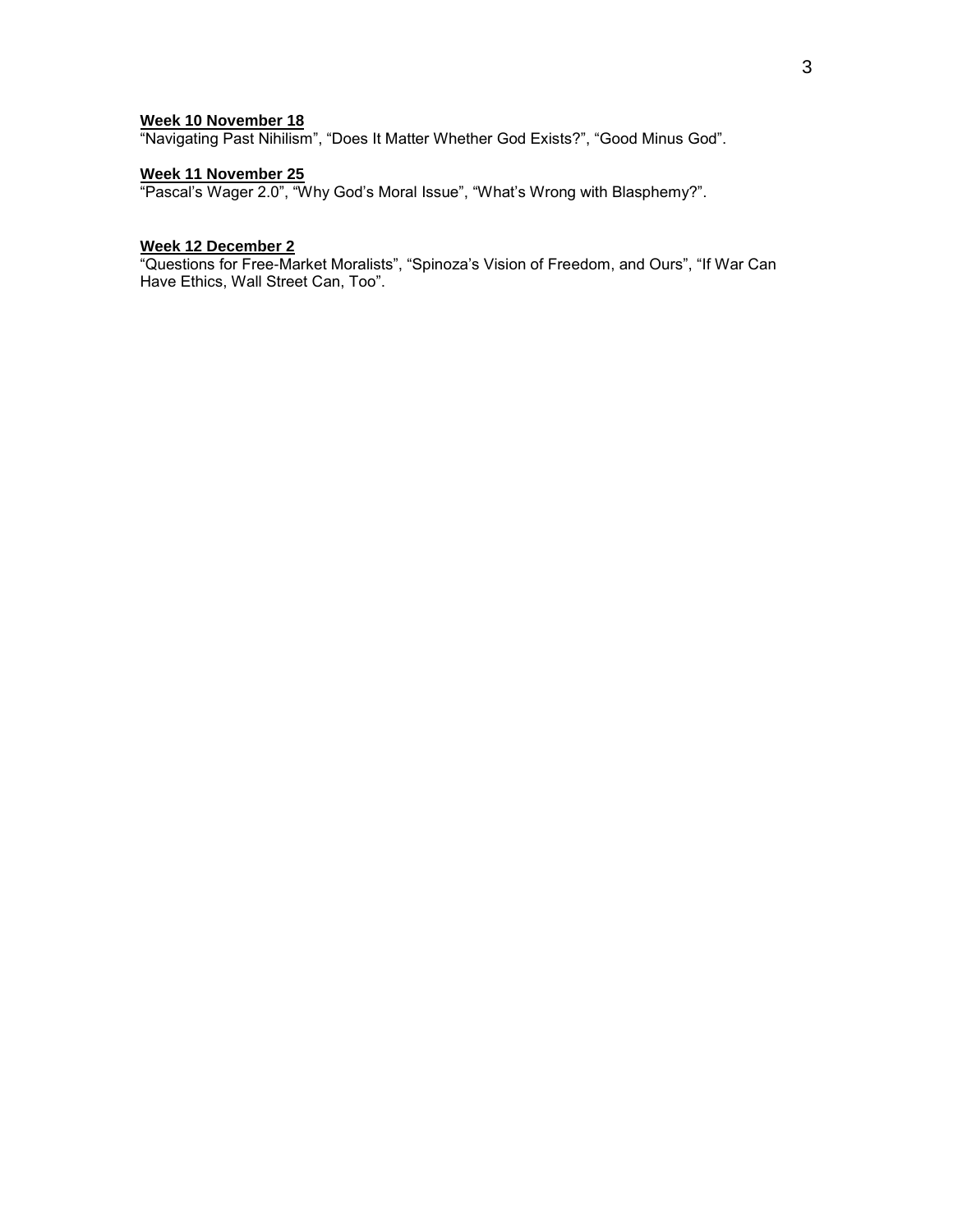

# **Appendix to Course Outlines: Academic Policies & Regulations 2019/2020**

## **Prerequisite and Antirequisite Information**

Students are responsible for ensuring that they have successfully completed all course prerequisites and that they have not completed any course antirequisites. Unless you have either the requisites for this course or written special permission from your Dean to enrol in it without them, you may be removed from this course and it will be deleted from your record. If you enrol in this course despite having already taken an antirequisite you may be removed from this course and it will be deleted from your record. Removals for these reasons may not be appealed. You will receive no adjustment to your fees in the event that you are dropped from a course for failing to have the necessary prerequisites or for having already taken the antirequisites.

## **Conduct of Students in Classes, Lectures, and Seminars**

Membership in the community of Huron University College and Western University implies acceptance by every student of the principle of respect for the rights, responsibilities, dignity and well-being of others and a readiness to support an environment conducive to the intellectual and personal growth of all who study, work and live within it. Upon registration, students assume the responsibilities that such registration entails. The academic and social privileges granted to each student are conditional upon the fulfillment of these responsibilities.

In the classroom, students are expected to behave in a manner that supports the learning environment of others. Students can avoid any unnecessary disruption of the class by arriving in sufficient time to be seated and ready for the start of the class, by remaining silent while the professor is speaking or another student has the floor, and by taking care of personal needs prior to the start of class. If a student is late, or knows that he/she will have to leave class early, be courteous: sit in an aisle seat and enter and leave quietly.

Please see the Code of Student Conduct at: [www.huronuc.on.ca/sites/default/files/pdfs/Code%20of%20Student%20Conduct.pdf.](http://www.huronuc.on.ca/sites/default/files/pdfs/Code%20of%20Student%20Conduct.pdf)

## **Technology**

It is not appropriate to use technology (such as, but not limited to, laptops, cell phones) in the classroom for non-classroom activities. Such activity is disruptive and is distracting to other students and to the instructor, and can inhibit learning. Students are expected to respect the classroom environment and to refrain from inappropriate use of technology and other electronic devices in class.

## **Attendance Regulations for Examinations**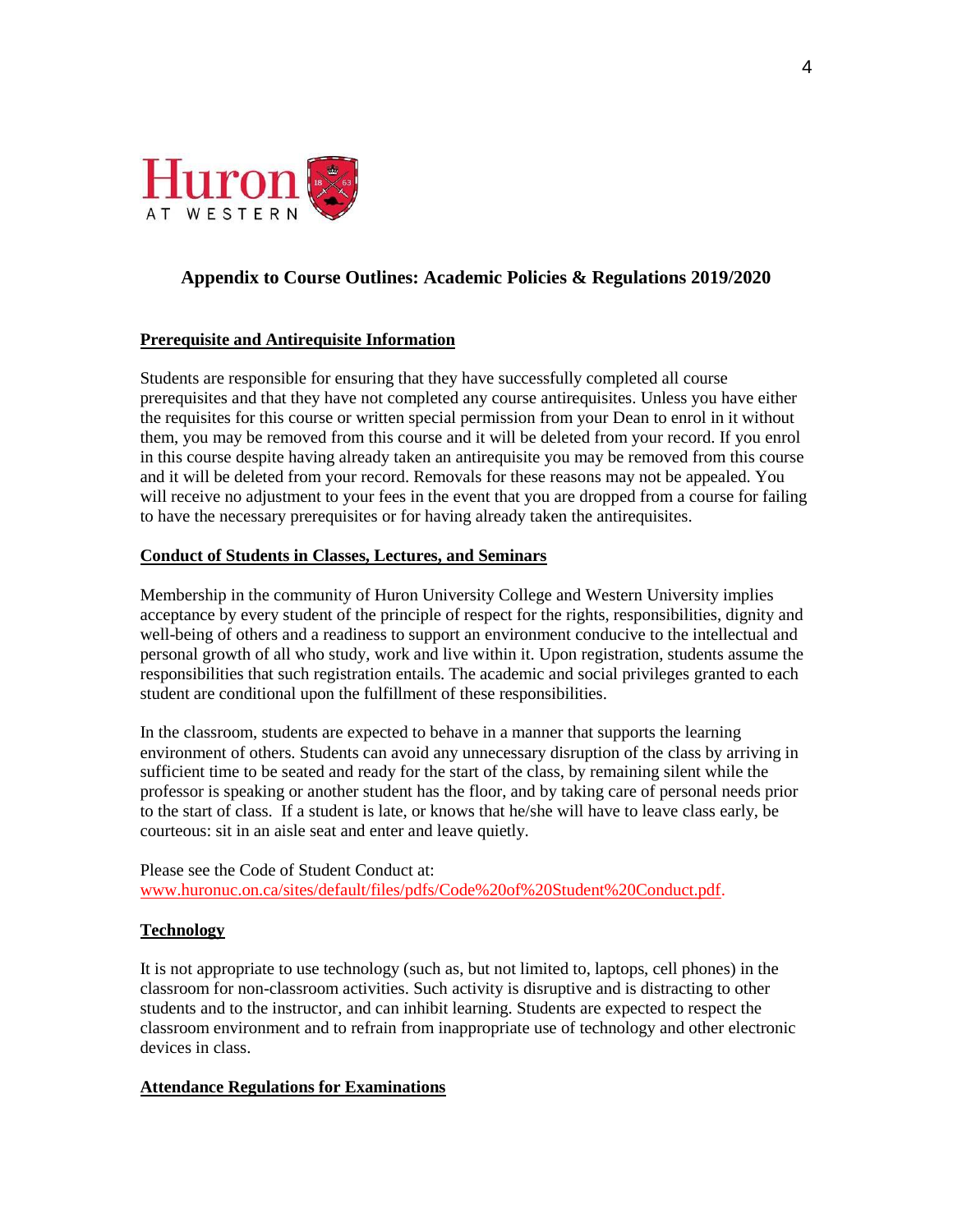A student is entitled to be examined in courses in which registration is maintained, subject to the following limitations:

1) A student may be debarred from writing the final examination for failure to maintain satisfactory academic standing throughout the year.

2) Any student who, in the opinion of the instructor, is absent too frequently from class or laboratory periods in any course will be reported to the Dean of the Faculty offering the course (after due warning has been given). On the recommendation of the Department concerned, and with the permission of the Dean of that Faculty, the student will be debarred from taking the regular examination in the course. The Dean of the Faculty offering the course will communicate that decision to the Dean of the Faculty of registration.

**Short Absences**: If you miss a class due to a minor illness or other problems, check your course outline for information regarding attendance requirements and make sure you are not missing a test or assignment. Cover any readings and arrange to borrow notes from a classmate. Contact the course instructor if you have any questions.

**Extended Absences**: If you have an extended absence, you should contact the course instructor and an Academic Advisor. Your course instructor and Academic Advisor can discuss ways for you to catch up on missed work and arrange academic accommodations, if appropriate and warranted.

It is important to note that the Academic Dean may refuse permission to write the final examination in a course if the student has failed to maintain satisfactory academic standing throughout the year or for too frequent absence from the class or laboratory.

Please see the policy on Attendance Regulations for Examinations here: [https://www.uwo.ca/univsec/pdf/academic\\_policies/exam/attendance.pdf.](https://www.uwo.ca/univsec/pdf/academic_policies/exam/attendance.pdf)

# **Class Cancellations**

In the event of a cancellation of class, every effort will be made to post that information on the OWL class site, is<https://owl.uwo.ca/portal>and on the Huron website at [www.huronuc.on.ca/about/accessibility](http://www.huronuc.on.ca/about/accessibility)

## **Academic Student Support Services**

For advice on course selections, degree requirements, and for assistance with requests for medical accommodation, students should email an Academic Advisor in Huron's Student Support Services a[t huronsss@uwo.ca.](mailto:huronsss@uwo.ca) An outline of the range of services offered is found on the Huron website at: [www.huronuc.ca/student-life-campus/student-services/academic-advising.](http://www.huronuc.ca/student-life-campus/student-services/academic-advising)

Department Chairs and Program Directors and Coordinators are also able to answer questions about their individual programs. Their contact information can be found on the Huron website at: [www.huronuc.ca/student-life-campus/art-social-science](http://www.huronuc.ca/student-life-campus/art-social-science) and at [www.huronuc.ca/student-life-campus/management-and-organizational-studies](http://www.huronuc.ca/student-life-campus/management-and-organizational-studies)

# **Adding / Dropping Courses**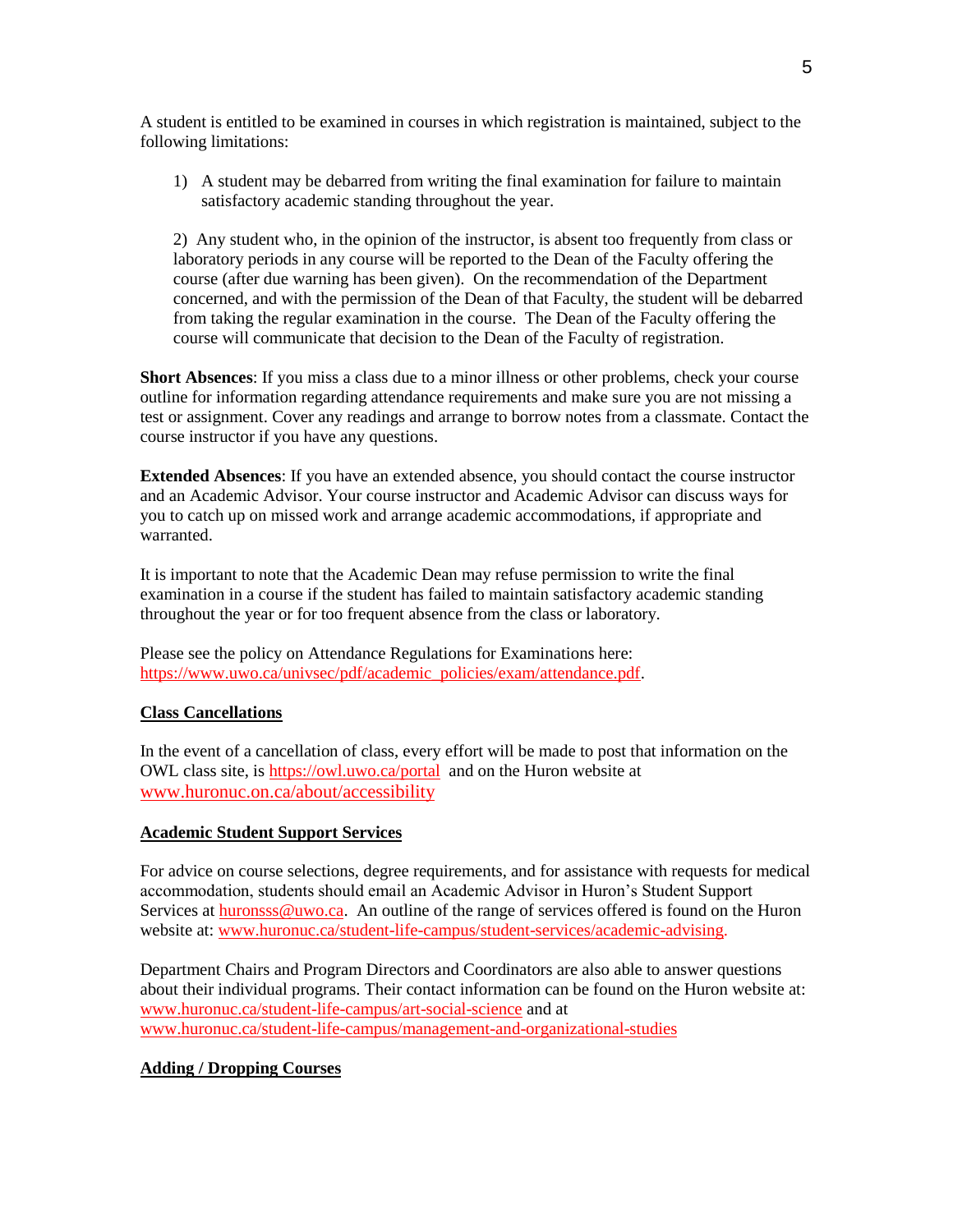If you think that you are too far behind to catch up or that your work load is not manageable, you should consult your Academic Advisor. If you consider reducing your workload by dropping one or more courses, this must be done by the appropriate deadlines. Please refer to the Huron website, [huronuc.ca/student-life-campus/student-services/academic-advising](https://huronuc.ca/student-life-campus/student-services/academic-advising) or review the list of official Sessional Dates on the Academic Calendar, available here: <http://www.westerncalendar.uwo.ca/SessionalDates.cfm> .

You should consult with the course instructor and the Academic Advisor who can help you consider alternatives to dropping one or more courses. Note that dropping a course may affect OSAP and/or Scholarship/Bursary eligibility.

# **Mental Health & Wellness Support at Huron and at Western**

Students who are stressed, emotionally distressed or in mental health crisis please refer to: [huronuc.ca/student-life-campus/student-services/health-wellness](https://huronuc.ca/student-life-campus/student-services/health-wellness) for a complete list of options about how to obtain help, or email [Huronwellness@huron.uwo.ca](mailto:Huronwellness@huron.uwo.ca) to access your wellness staff directly.

Additional supports for Health and Wellness may be found and accessed at Western through [www.uwo.ca/uwocom/mentalhealth/.](http://www.uwo.ca/uwocom/mentalhealth/)

Huron is committed to providing a safe, welcoming campus for students, staff and faculty by providing confidential assistance to those who have personal safety concerns. Providing a safe and welcoming campus for students, staff and faculty is one of Huron's top priorities.

The Student Emergency Response Team (SERT) provides medical response to 9-1-1 calls on Main, Brescia and Huron campuses which operates 24 hours a day, 7 days a week during the academic year. SERT is dispatched through the campus community Police Service (CCPS) to any medical emergency on campus at (519) 661-3300. For more information about SERT please visit: [sert.uwo.ca/about-sert/about-sert/.](https://sert.uwo.ca/about-sert/about-sert/)

# **Statement on Academic Integrity**

The International Centre for Academic Integrity defines academic integrity as "a commitment, even in the face of adversity, to five fundamental values: honesty, trust, fairness, respect, and responsibility. From these values flow principles of behaviour that enable academic communities to translate ideals to action." (CAI Fundamental Values Project, 1999).

A lack of academic integrity is indicated by such behaviours as the following:

- Cheating on tests;
- Fraudulent submissions online;
- Plagiarism in papers submitted (including failure to cite and piecing together unattributed sources);
- Unauthorized resubmission of course work to a different course;
- Helping someone else cheat;
- Unauthorized collaboration:
- Fabrication of results or sources;
- Purchasing work and representing it as one's own.

# **Academic Integrity: Importance and Impact**

Being at university means engaging with a variety of communities in the pursuit and sharing of knowledge and understanding in ways that are clear, respectful, efficient, and productive. University communities have established norms of academic integrity to ensure responsible, honest, and ethical behavior in the academic work of the university, which is best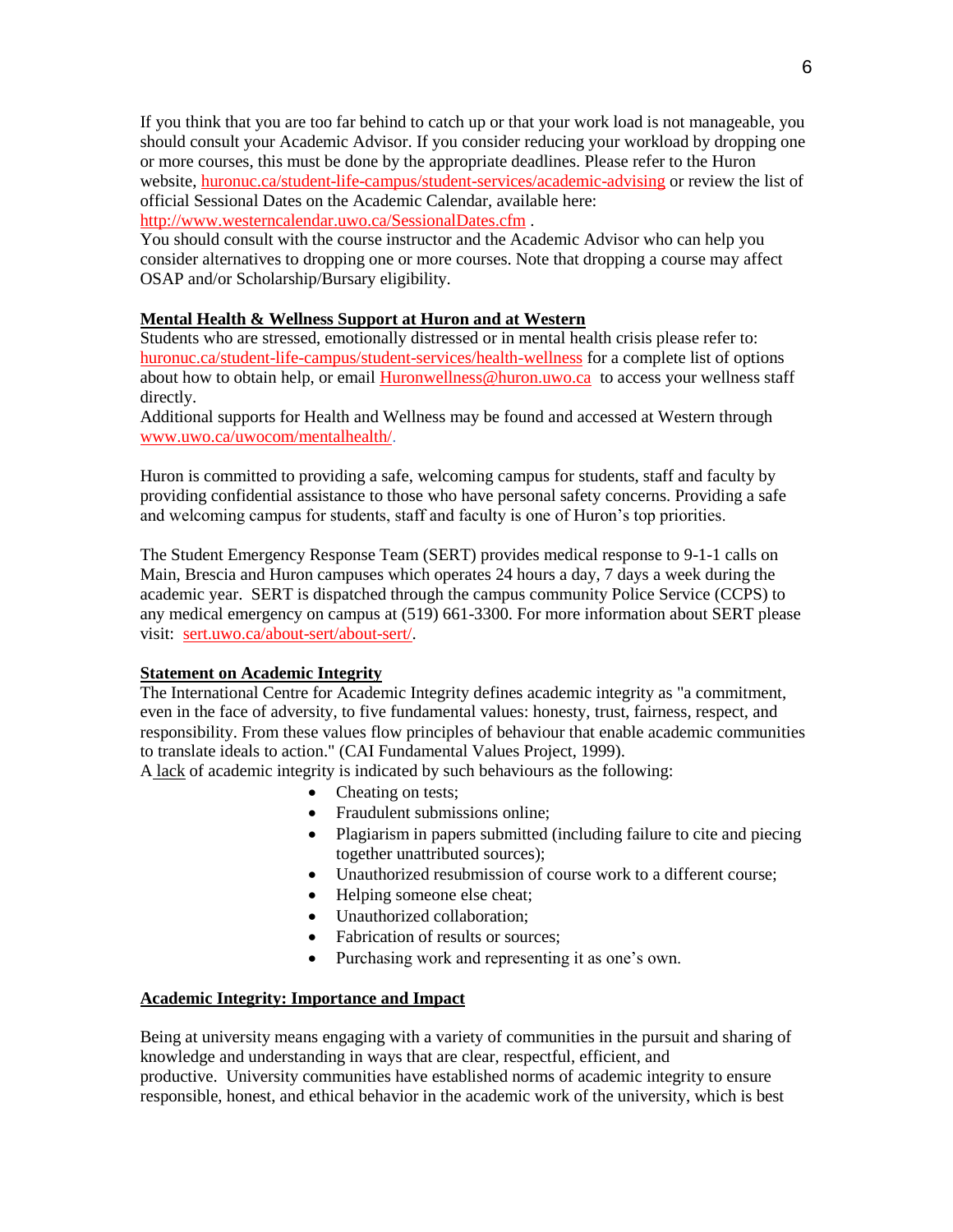done when sources of ideas are properly and fully acknowledged and when responsibility for ideas is fully and accurately represented.

In the academic sphere, unacknowledged use of another's work or ideas is not only an offence against the community of scholars and an obstacle to academic productivity. It may also be understood as fraud and may constitute an infringement of legal copyright.

A university is a place for fulfilling one's potential and challenging oneself, and this means rising to challenges rather than finding ways around them. The achievements in an individual's university studies can only be fairly evaluated quantitatively through true and honest representation of the actual learning done by the student. Equity in assessment for all students is ensured through fair representation of the efforts by each.

Acting with integrity at university constitutes a good set of practices for maintaining integrity in later life. Offences against academic integrity are therefore taken very seriously as part of the university's work in preparing students to serve, lead, and innovate in the world at large.

A university degree is a significant investment of an individual's, and the public's, time, energies, and resources in the future, and habits of academic integrity protect that investment by preserving the university's reputation and ensuring public confidence in higher education.

**Students found guilty of plagiarism will suffer consequences ranging from a grade reduction to failure in the course to expulsion from the university. In addition, a formal letter documenting the offence will be filed in the Dean's Office, and this record of the offence will be retained in the Dean's Office for the duration of the student's academic career at Huron University College.**

## **Statement on Academic Offences**

Scholastic offences are taken seriously and students are directed to read the appropriate policy, specifically, the definition of what constitutes a Scholastic Offence, as per the Academic Calendar:

[http://www.westerncalendar.uwo.ca/PolicyPages.cfm?PolicyCategoryID=1&Command=showCat](http://www.westerncalendar.uwo.ca/PolicyPages.cfm?PolicyCategoryID=1&Command=showCategory&SelectedCalendar=Live&ArchiveID=#SubHeading_189) [egory&SelectedCalendar=Live&ArchiveID=#SubHeading\\_189](http://www.westerncalendar.uwo.ca/PolicyPages.cfm?PolicyCategoryID=1&Command=showCategory&SelectedCalendar=Live&ArchiveID=#SubHeading_189) .

# **Turnitin.com**

All required papers may be subject to submission for textual similarity review to the commercial plagiarism detection software under license to the University for a detection of plagiarism. All papers submitted for such checking will be included as source documents in the reference database for the purpose of detecting plagiarism of papers subsequently submitted to the system. Use of the service is subject to the licensing agreement, currently between Western University and Turnitin.com.

## **Computer-Marked Tests/exams**

Computer-marked multiple-choice tests and/or exams may be subject to submission for similarity review by software that will check for unusual coincidences in answer patterns that may indicate cheating.

# **Clickers**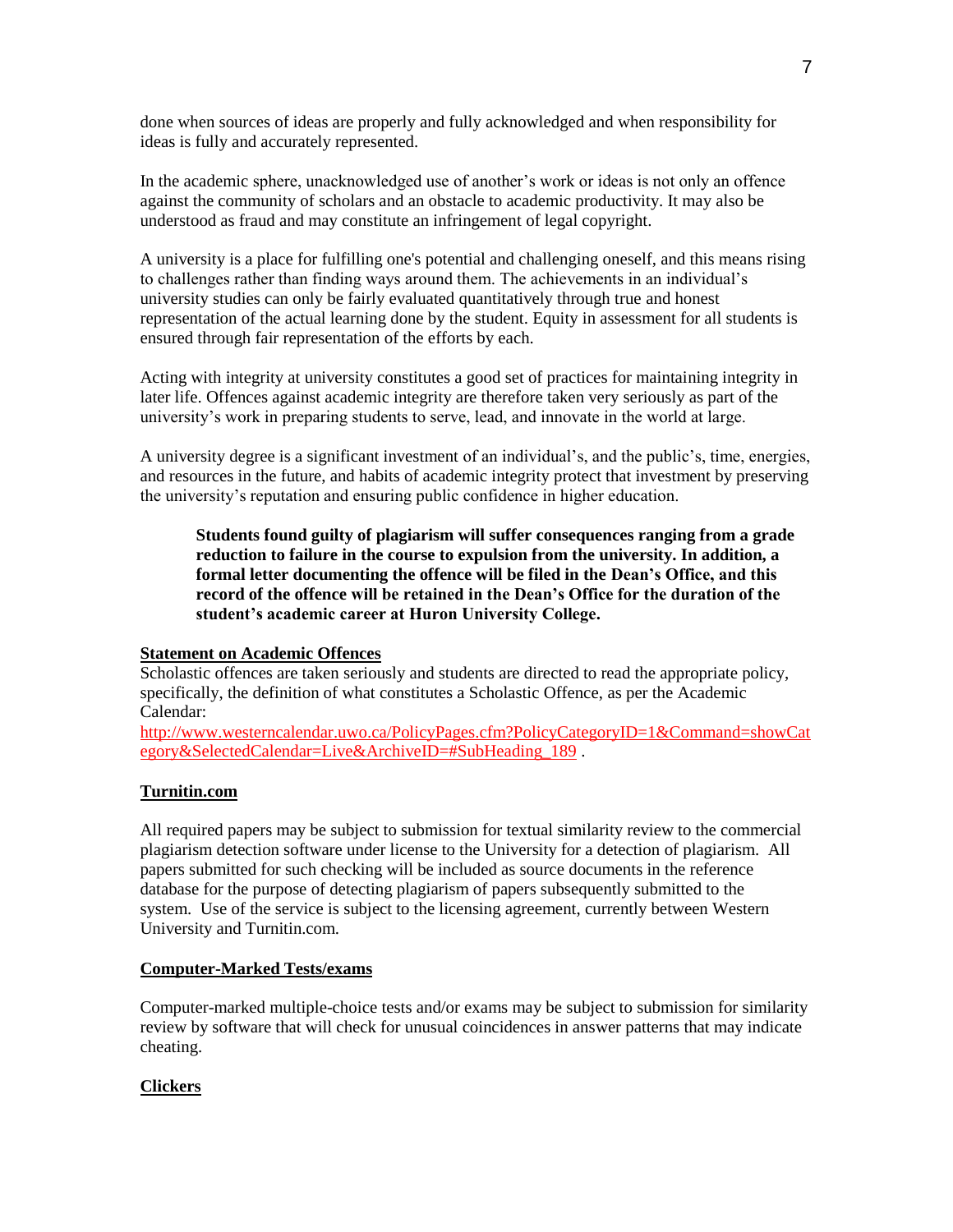Personal Response Systems ("clickers") may be used in some classes. If clickers are to be used in a class, it is the responsibility of the student to ensure that the device is activated and functional. Students must see their instructor if they have any concerns about whether the clicker is malfunctioning. Students must use only their own clicker. If clicker records are used to compute a portion of the course grade:

- the use of somebody else's clicker in class constitutes a scholastic offence
- the possession of a clicker belonging to another student will be interpreted as an attempt to commit a scholastic offence.

# **Policy on "Special" Accommodation**

Students who require **special** accommodation for tests and/or other course components must make the appropriate arrangements with the Student Development Centre (SDC). Further details concerning policies and procedures may be found at: <http://www.sdc.uwo.ca/ssd/index.html> .

# **Policy on "Academic" Accommodation - Medical / Non-Medical Grounds**

Students who require academic accommodation for tests and/or other course components must make the appropriate arrangements with the Student Development Centre (SDC). Further details concerning policies and procedures may be found at: [http://www.sdc.uwo.ca/ssd/index.html.](http://www.sdc.uwo.ca/ssd/index.html)

# **(a) Medical Grounds for assignments** *worth 10% or more of final grade***: Go directly to Huron Support Services/ Academic Advising, or email [huronsss@uwo.ca](mailto:huronsss@uwo.ca)** .

University Senate policy, which can be found at,

[https://www.uwo.ca/univsec/pdf/academic\\_policies/appeals/accommodation\\_medical.pdf](https://www.uwo.ca/univsec/pdf/academic_policies/appeals/accommodation_medical.pdf) , requires that all student requests for accommodation on medical grounds for assignments worth 10% or more of the final grade be made directly to the academic advising office of the home faculty (for Huron students, the "home faculty" is Huron), with supporting documentation in the form (minimally) of the Senate-approved Student Medical Certificate found at: [https://www.uwo.ca/univsec/pdf/academic\\_policies/appeals/medicalform.pdf](https://www.uwo.ca/univsec/pdf/academic_policies/appeals/medicalform.pdf).

The documentation is submitted in confidence and will not be shown to instructors. The advisors will contact the instructor when the medical documentation is received, and will outline the severity and duration of the medical challenge as expressed on the Student Medical Certificate and in any other supporting documentation. The student will be informed that the instructor has been notified of the presence of medical documentation, and will be instructed to work as quickly as possible with the instructor on an agreement for accommodation.

The instructor will not normally deny accommodation where appropriate medical documentation is in place and where the duration it describes aligns with the due date(s) of assignment(s). Before denying a request for accommodation on medical grounds, the instructor will consult with the Dean. The instructor's decision is appealable to the Dean.

# **(b) Accommodation on Medical Grounds for assignments worth** *less than 10%* **of final grade: Consult Instructor Directly**

When seeking accommodation on medical grounds for assignments worth less than 10% of the final course grade, the student should contact the instructor directly. The student need only share broad outlines of the medical situation. The instructor **may** require the student to submit documentation to the academic advisors, in which case she or he will advise the student and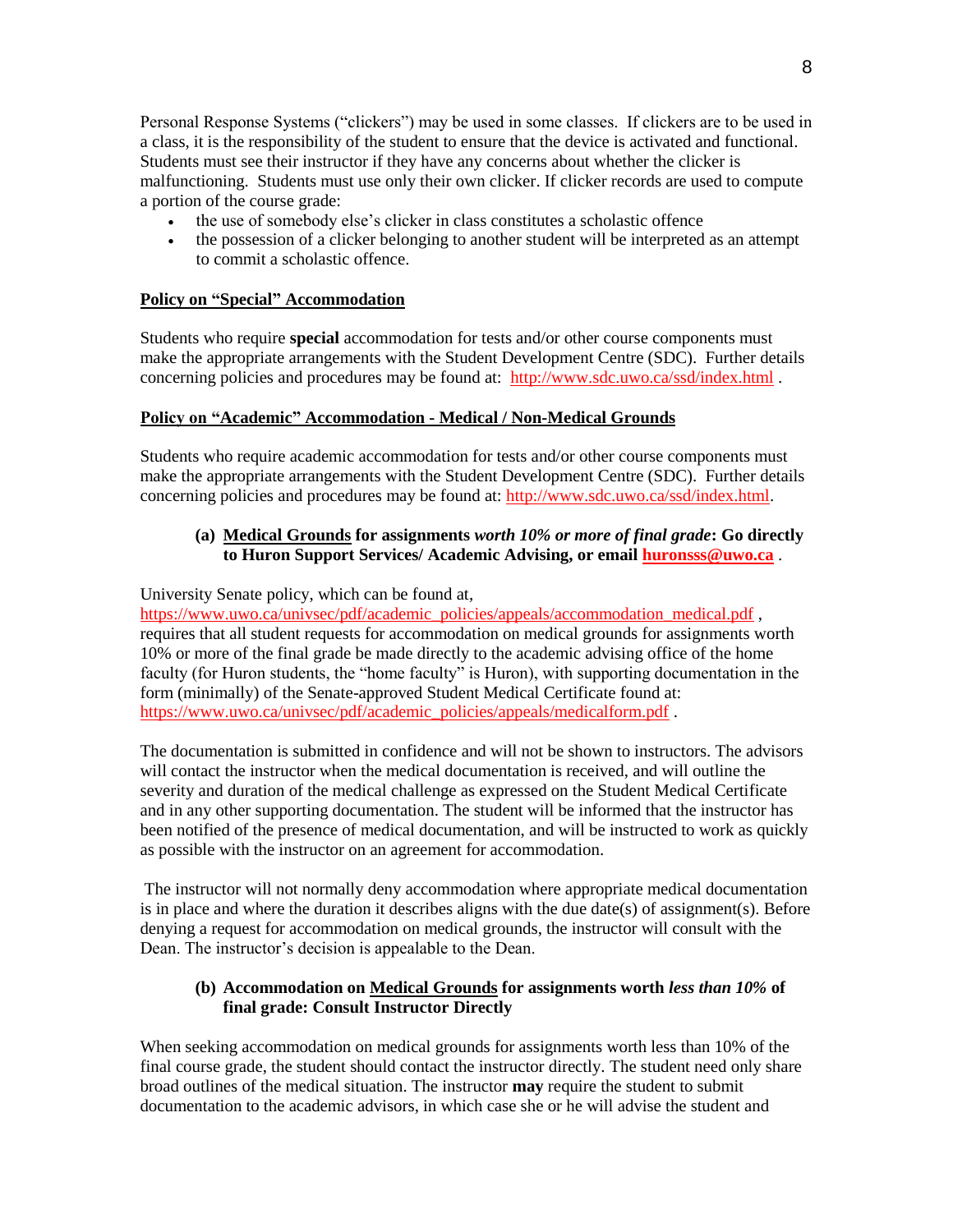inform the academic advisors to expect documentation. The instructor may not collect medical documentation. The advisors will contact the instructor when the medical documentation is received, and will outline the severity and duration of the medical challenge as expressed on the Student Medical Certificate and in any other supporting documentation. The student will be informed that the instructor has been notified of the presence of medical documentation, and will be instructed to work as quickly as possible with the instructor on an agreement for accommodation.

The instructor will not normally deny accommodation where appropriate medical documentation is in place and where the duration it describes aligns with the due date(s) of assignment(s). Before denying a request for accommodation on medical grounds, the instructor will consult with the Dean. The instructor's decision is appealable to the Dean.

# **(c) Non-Medical Grounds: Consult your Instructor directly.**

Where the grounds for seeking accommodation are not medical, the student should contact the instructor directly. Late penalties may apply at the discretion of the instructor. Apart from the exception noted below, academic advisors will not be involved in the process of accommodation for non-medical reasons.

Where a student seeks accommodation on non-medical grounds where confidentiality is a concern, the student should approach an academic advisor with any documentation available. The advisors will contact the instructor after the student's request is received, and will outline the severity and duration of the challenge without breaching confidence. The student will be informed that the instructor has been notified that significant circumstances are affecting or have affected the student's ability to complete work, and the student will be instructed to work as quickly as possible with the instructor on an agreement for accommodation. Before denying a request for accommodation where documentation has been submitted to an academic advisor, the instructor will consult with the Dean. The instructor's decision is appealable to the Dean.

# **Requests for Academic Consideration Using the Self-Reported Absence Form**

The full Policy on Academic Consideration for student Absences – Undergraduate Students in First Entry Programs is available at:

[https://www.uwo.ca/univsec/pdf/academic\\_policies/appeals/Academic\\_Consideration\\_for\\_absenc](https://www.uwo.ca/univsec/pdf/academic_policies/appeals/Academic_Consideration_for_absences.pdf) [es.pdf](https://www.uwo.ca/univsec/pdf/academic_policies/appeals/Academic_Consideration_for_absences.pdf) .

Students who experience an unexpected illness or injury or an extenuating circumstance (48 hours or less) that is sufficiently severe to temporarily render them unable to meet academic requirements (e.g., attending lectures or labs, writing tests or midterm exams, completing and submitting assignments, participating in presentations) should self-declare using the online Self-Reported Absence portal. This option should be used in situations where the student expects to resume academic responsibilities within 48 hours or less.

The following conditions are in place for self-reporting of medical or extenuating circumstances:

**a**. students will be allowed **a maximum of two self-reported absences** between September and April and one self-reported absence between May and August;

**b**. any absences in excess of the number designated in clause a above, regardless of duration, will require students to present a **Student Medical Certificate (SMC**), signed